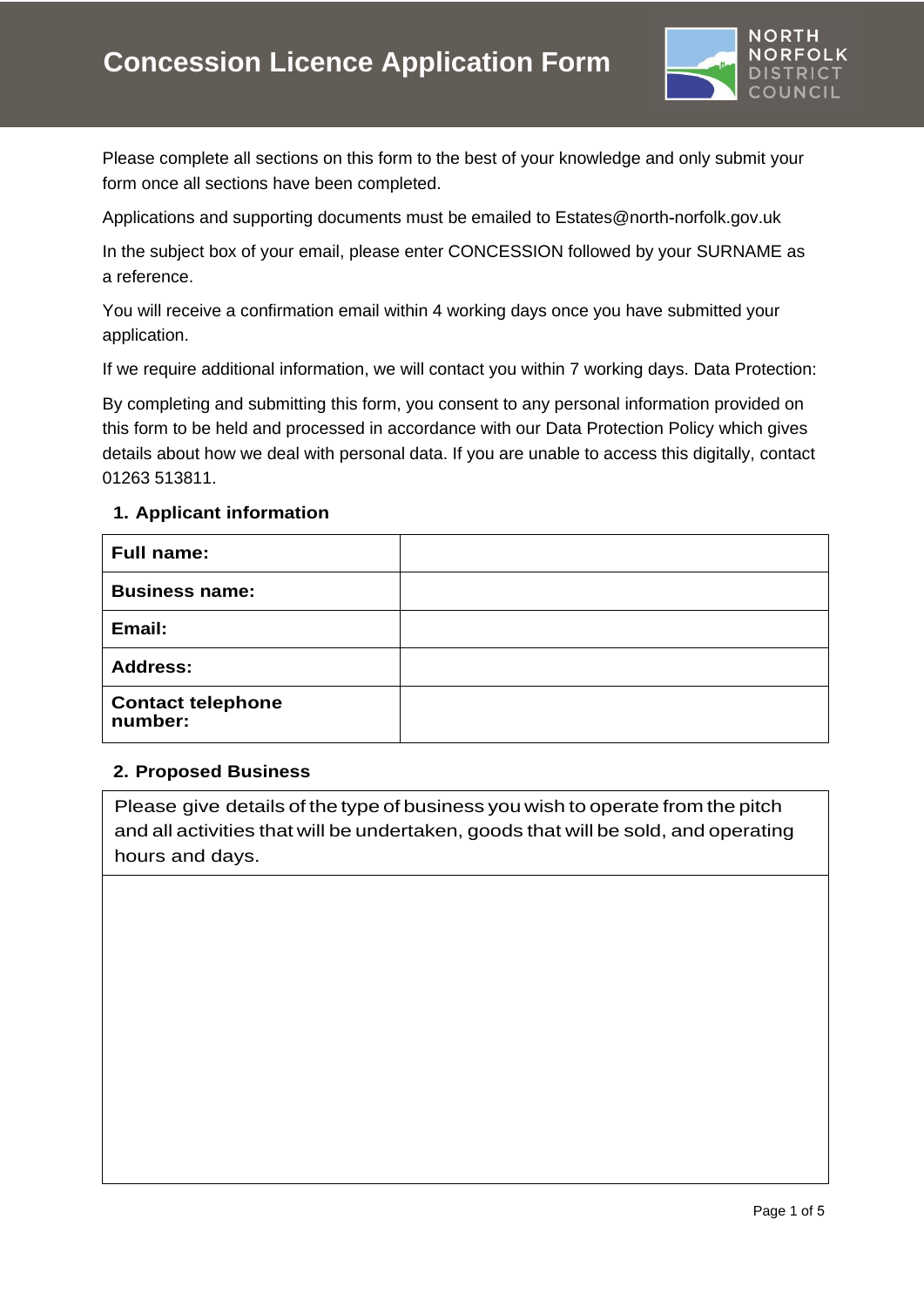

# **3. Unit and Equipment Type**

| Provide details of the unit your business will operate from, i.e. van, trailer,<br>trolley, etc                                       |  |  |
|---------------------------------------------------------------------------------------------------------------------------------------|--|--|
|                                                                                                                                       |  |  |
|                                                                                                                                       |  |  |
|                                                                                                                                       |  |  |
| Tick this box If you are attaching supporting images for this section<br>as part of your application:                                 |  |  |
| Do you intend to leave the unit on-site for the duration of the license period,<br>or will it be removed outside of operational days? |  |  |
| Please note some sites may require the unit to be removed when outside of<br>operating hours.                                         |  |  |
| Yes<br><b>No</b>                                                                                                                      |  |  |
| If you feel it is necessary, please provide further details:                                                                          |  |  |
|                                                                                                                                       |  |  |
|                                                                                                                                       |  |  |
|                                                                                                                                       |  |  |
| There is no power supply to our pitches, if you intend to use a power<br>source, please give details below, e.g. generator, gas, etc. |  |  |
|                                                                                                                                       |  |  |
|                                                                                                                                       |  |  |
|                                                                                                                                       |  |  |
| Tick this box If you are attaching supporting images for this section<br>as part of your application:                                 |  |  |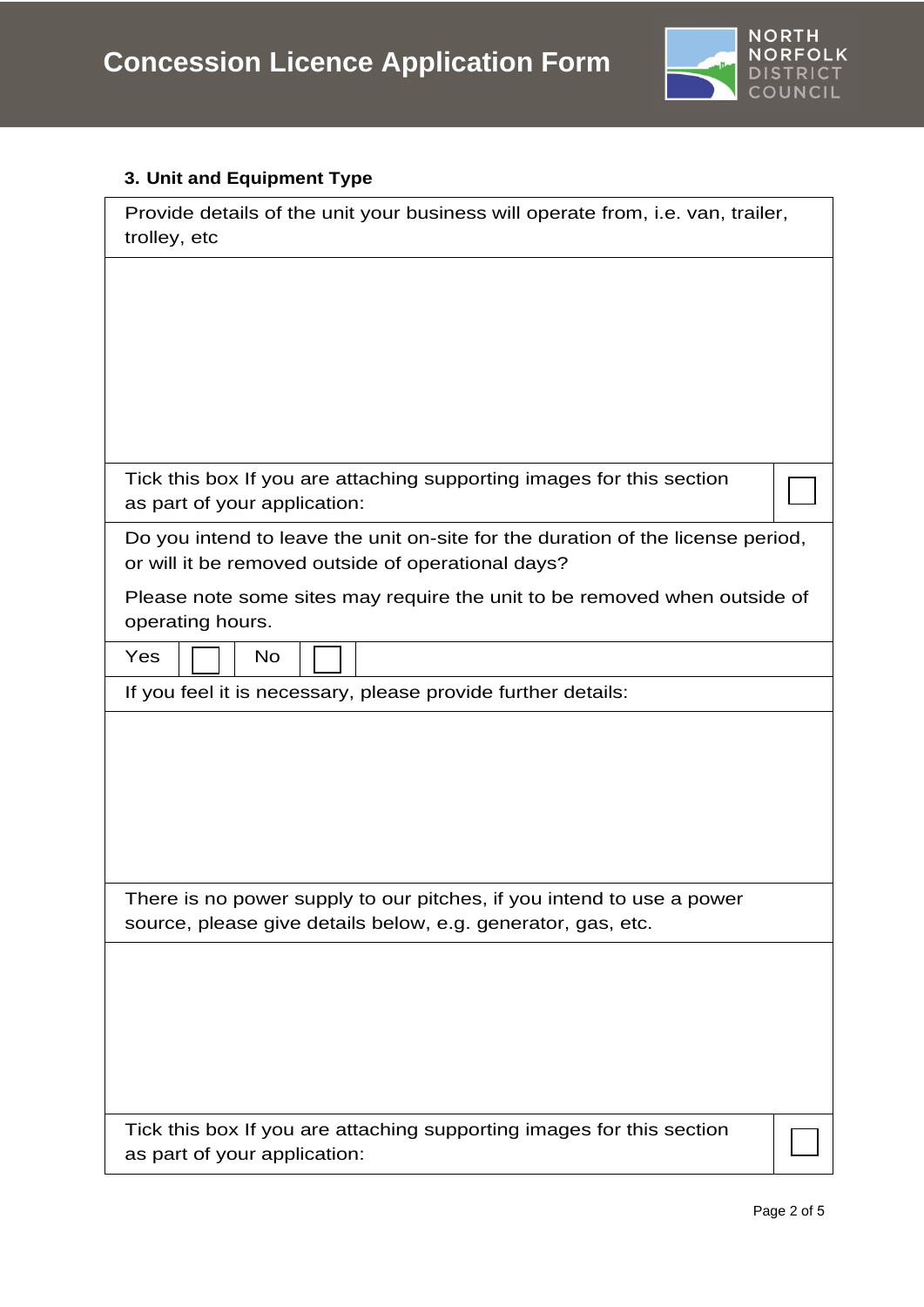

# **4. Certificates**

Please provide details and copies of all the certificates you currently hold for your business, such as Food Hygiene certificates, DBS, Gas safety certificates, etc.

If you currently hold relevant certificates, please send these through with your application form.

**You must provide up to date copies of all relevant certificates before a license is granted.**

Tick this box If you are attaching supporting images for this section as part of your application:

#### **5. Insurance**

We require all businesses operating on council land to hold public liability insurance of £10 million for any one claim (minimum).

Please provide a copy of your insurance documents or tick the box to confirm you will obtain the relevant insurance if successful with your bid.

#### **6. Environmental consideration**

Please provide details of any environmentally-focused policies or practice you will put in place if successful with your application, e.g. reducing plastic waste, reducing carbon emissions etc

Please provide a copy of any supoting information. thick this box if you have attahced supporting douments.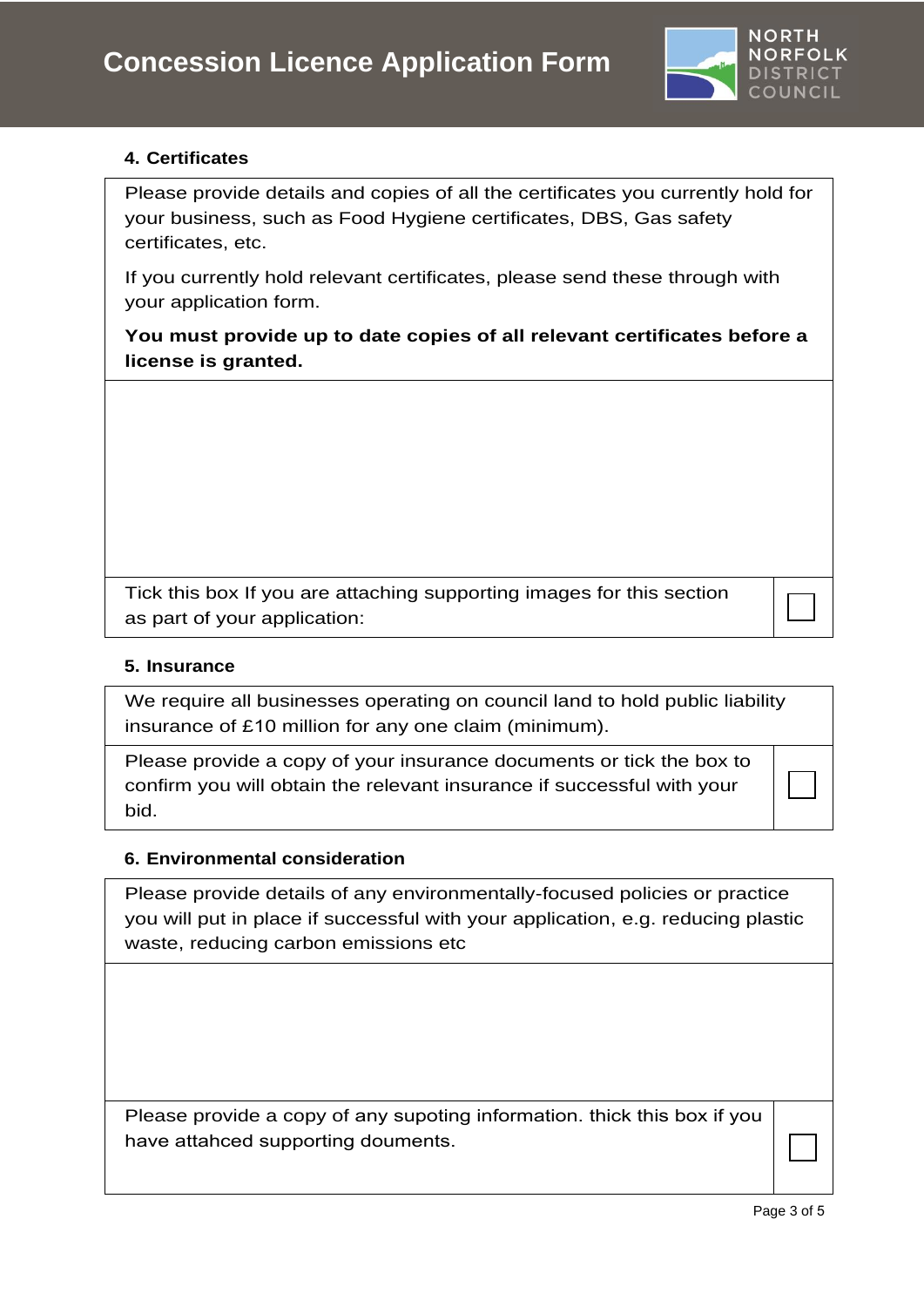

# **7. Further information**

Please use the space below to provide any additional information you feel is relevant to your application.

Tick this box If you are attaching supporting images/doumnets for this section as part of your application:

#### **8. Criminal offences**

Tick the box if you or (to the best of your knowledge) any of your employees have been convicted of any Criminal Offences which are not yet 'spent' under the Rehabilitation of Offenders Act.

Please be aware we may request additional information on this matter at a later date.

# **9. Bid**

All available pitches are advertised on the c[ouncils website](https://www.north-norfolk.gov.uk/concessions)

By submitting this application, you are in principle agreeing to enter into an agreement with North Norfolk District Council on the terms you outline below.